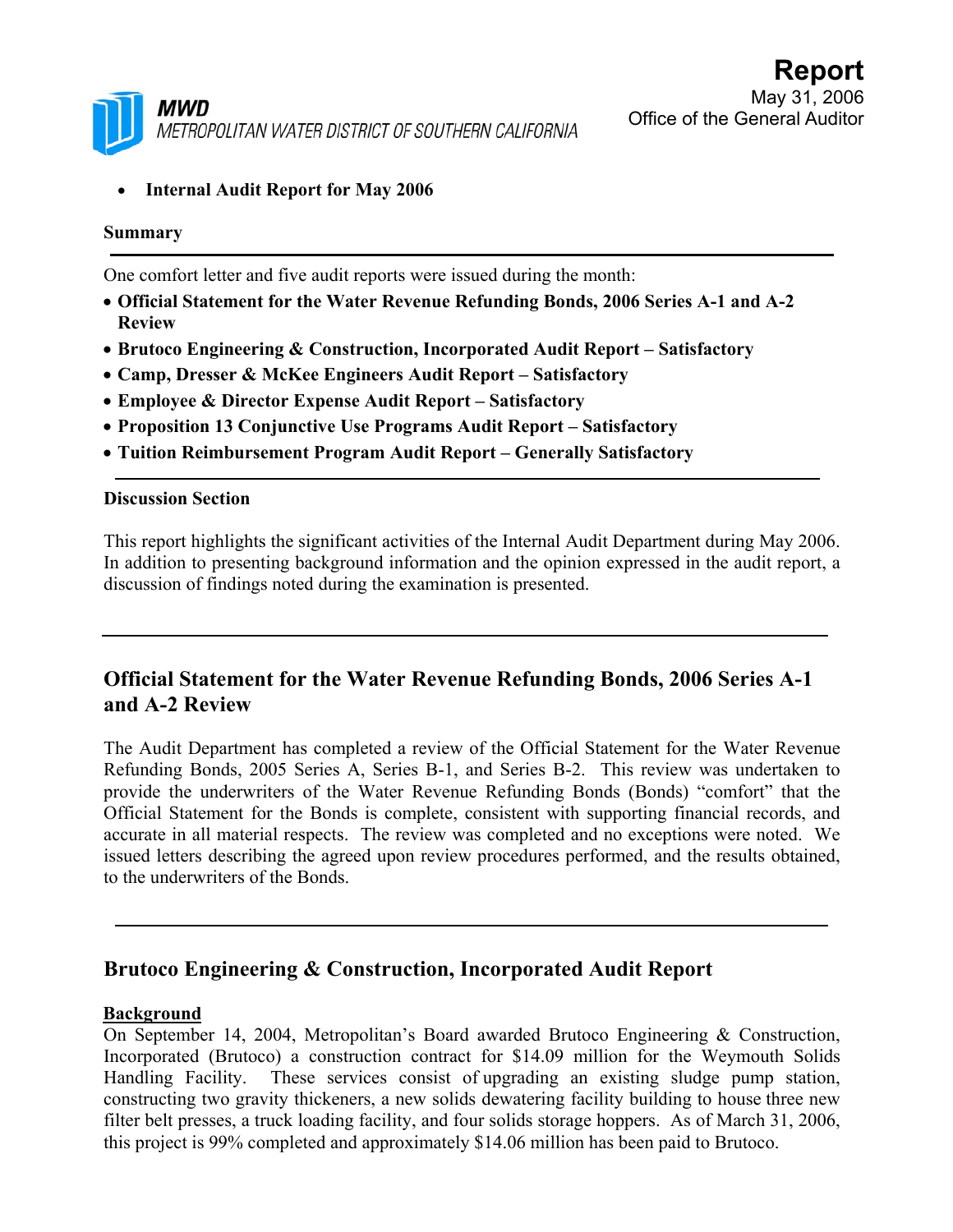The coagulant chemical feed systems at Metropolitan's treatment plants were originally designed for turbidity and particle removal, which resulted in low to moderate chemical usage. However, to comply with Stage 1 of the Disinfectants By-Products Rule, the coagulant dosages have been significantly increased to improve disinfection by-product precursor removal. The higher coagulant dosage is specifically required while treating the higher percentages of State project water that are used at the F.E. Weymouth Filtration Plant. The resulting increased solids production is currently being mechanically processed with leased equipment. A permanent solids handling facilities will allow Metropolitan to reliably treat higher percentages of State project water while complying with water quality regulations and existing permit conditions.

## **Opinion**

In our opinion, the accounting and administrative procedures over the Brutoco contract include those practices usually necessary to provide for a satisfactory internal control structure. The degree of compliance with such procedures provided effective control for the period October 20, 2004 through March 31, 2006.

### **Comments and Recommendations**

There were no material findings to report.

## **Camp, Dresser & McKee Engineers Audit Report**

### **Background**

Metropolitan's Oxidation Retrofit Program (ORP) consists of retrofitting its five water treatment plants with an ozonation process to replace chlorine as the primary disinfectant to meet U.S. Environmental Protection Agency disinfectant by-product standards. Total estimated program cost for the ORP Program is \$829.4 million, and the program's construction completion date is scheduled for late 2010 and start-up activities in early 2011. The Mills and Jensen treatment plants were the first two facilities within Metropolitan's system to be retrofitted and were placed into service in October 2003 and July 2005, respectively.

As part of the development of ORP, Metropolitan awarded an agreement to Camp, Dresser & McKee (CDM) Engineers, effective November 13, 2002 through November 12, 2007, to provide process engineering services for the Skinner, Diemer, and Weymouth Oxidation Retrofit Programs in an amount not to exceed \$500,000. On July 8, 2003, the agreement was amended to include final design for the Skinner ORP and Skinner Expansion No. 4, which will add additional capacity to the Skinner plant and the maximum amount payable to CDM Engineers was increased by \$13,951,000.

On June 30, 2004, the agreement was amended to include preparation and revision work for ozone equipment specifications for remaining ORP treatment plants, with a maximum amount payable increase of \$300,000. On November 11, 2004, the agreement was again amended to include a \$600,000 increase for technical assistance with preliminary, final design, and construction support of ORP projects. On July 18, 2005, the agreement was further amended to include a \$5,500,000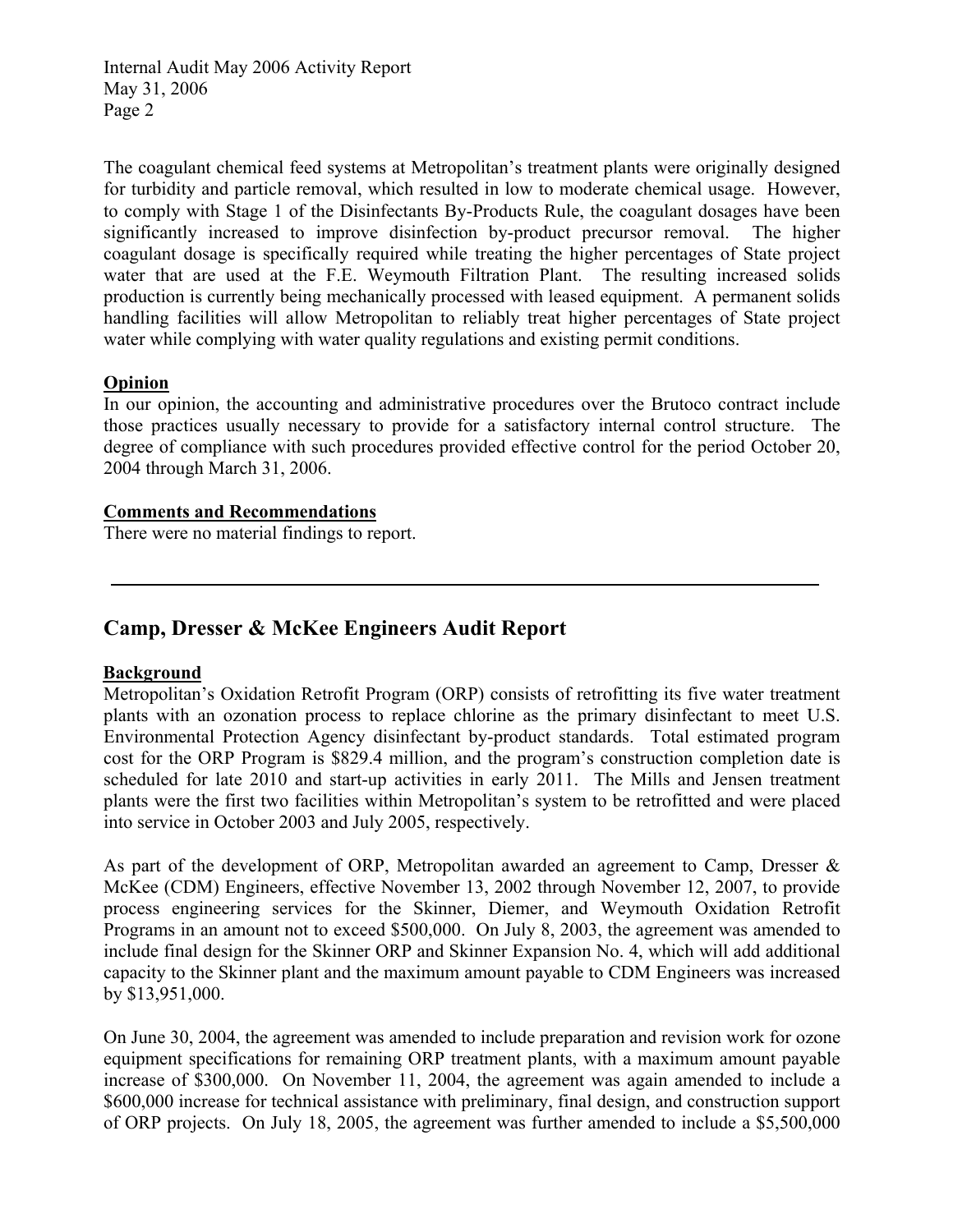increase, bringing the maximum payable amount to \$20,851,000 for construction engineering support services for the Skinner ORP and Washwater Reclamation Plant No. 3 (Washwater Reclamation Plant is a component of the Skinner Expansion No. 4). As of February 2006, approximately \$14.9 million has been paid to CDM Engineers.

## **Opinion**

In our opinion, the accounting and administrative procedures over the CDM Engineers agreement include those practices usually necessary to provide for a satisfactory internal control structure. The degree of compliance with such procedures provided effective control for the period November 1, 2002 through February 28, 2006.

### **Comments and Recommendations**

During our review, we noted some minor non-compliance with the terms and conditions of the agreement. Specifically, we noted task orders being completed late and charges incorrectly applied resulting in a net underpayment of \$3,842.

We recommend that the Agreement Administrator work with CDM Engineers to ensure compliance with terms and conditions of the agreement. In addition, we recommend that the Agreement Administrator conduct periodic reviews of CDM Engineer's activities to ensure compliance with the terms and conditions of the agreement.

# **Employee & Director Expense Audit Report**

### **Background**

Metropolitan's Administrative Code and Travel Guide specify travel policies; expense reporting procedures; and guidelines for preparing and submitting expense reports. Expense reports are processed through the Travel Expense Reporter (TER) system for directors and employees who have incurred travel and operating expenses on behalf of Metropolitan. The Payroll and Accounts Payable Team from the Controller Section, in the Office of the Chief Financial Officer, administer and record expense reports and issue payments.

For the twelve months ended March 31, 2006, expenses totaling approximately \$2.2 million were processed through TER. This total was made up of 1,053 employees who submitted 5,483 expense reports amounting to \$2 million, and 31 directors who submitted 149 reports totaling \$226,674. Airfare, lodging, per diem for employees, and business mileage accounted for \$1.5 million or 67% of total expenses incurred for the review period.

## **Opinion**

In our opinion, the accounting and administrative procedures over employee and director expense reports include those practices usually necessary to provide for a satisfactory internal control structure. The degree of compliance with such procedures provided effective control for the period April 1, 2005 through March 31, 2006.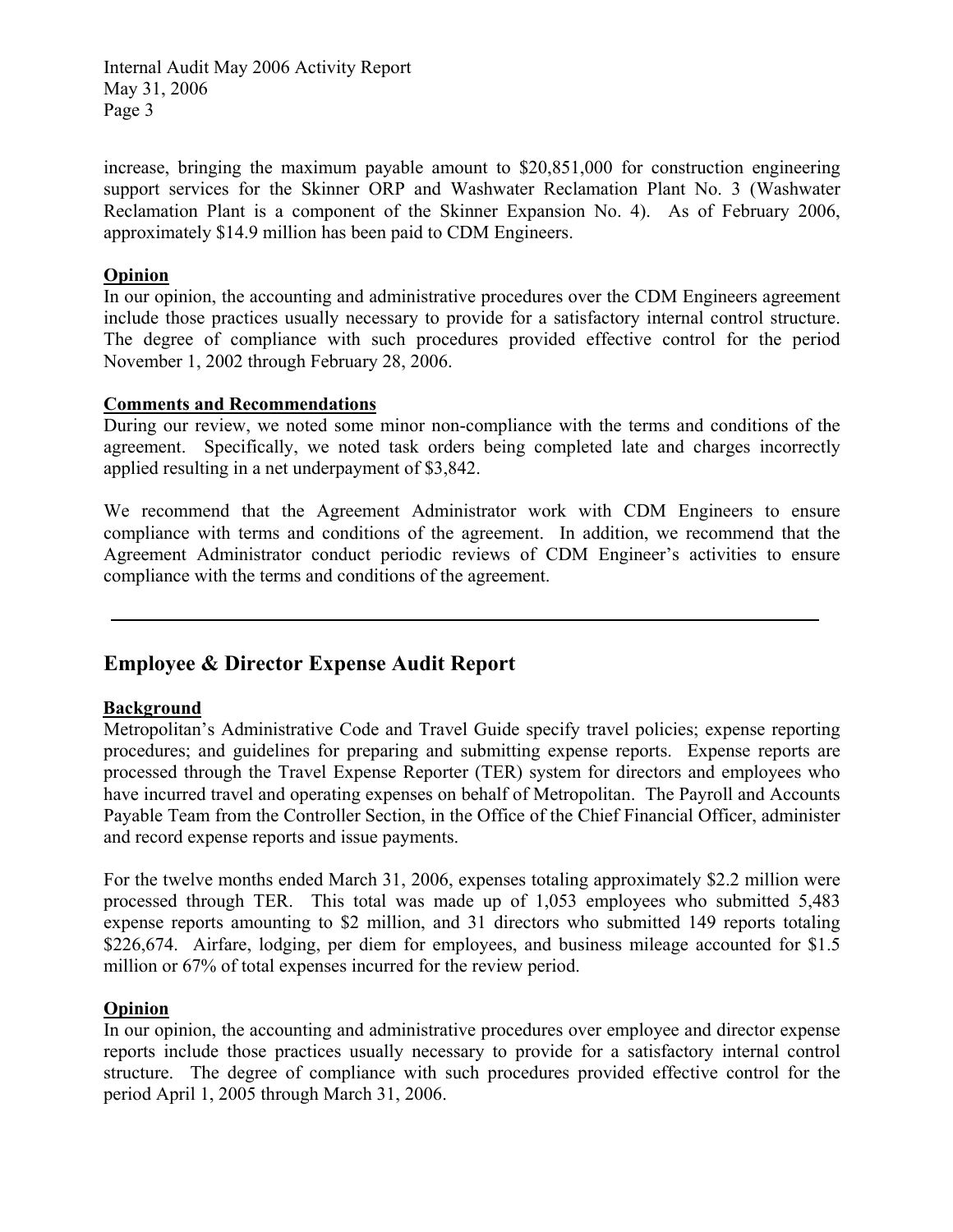## **Comments and Recommendations**

During our review, we noted comments relating to compliance with established policies and procedures, which are presented in detail.

## COMPLIANCE WITH ESTABLISHED POLICIES AND PROCEDURES

During our review of employee and director expense reports between April 1, 2005 and March 31, 2006, we noted:

- Section 6331(b)(2) of the Administrative Code states "Directors' expense claims shall be submitted to the Executive Secretary's office no later than the end of the month following the month in which the director incurred the expenses or participated in an activity for which District funds were utilized on the director's behalf." In addition, Section 6331 (b)(3) states "Employees' expense claims, approved in accordance with the provisions of this section, shall be submitted to the Office of the Chief Financial Officer no later than the end of the month following the month in which the employee incurred the expenses or participated in an activity for which District funds were utilized on the employee's behalf." We noted 561 approved expense reports totaled \$551,199 included expenses for periods ranging from 61 days to 700 days after the expenses were incurred. The expense reports submitted by employees and directors beyond the 60-day guideline are:
	- 1) Employee expense reports: 482 expense reports were submitted beyond the 60-day guideline. It should be noted that the number of expense reports submitted beyond the 60 day guideline remained the same as prior report at 9%.
	- 2) Director expense reports: 81 expense reports were submitted beyond the 60-day guideline. It should be noted that the number of expense reports submitted beyond the 60-day guideline increased slightly from 48% during prior audit to 54% during review period.
- A Director, who incurred prepaid expenses totaling \$10,074 from July 2003 to December 2005, has yet to file the expense reports.
- Chapter 5 Section C of the Travel Guide states, "Expenses of \$25 or more must be accompanied by supporting documentation. Supporting documentation may include (1) original receipts, (2) itemized bills, (3) charge tickets for expenses charged on Metropolitan credit cards, (4) photocopies of charge tickets for items charged on personal credit cards, (5) charge slips for business meals, (6) airfare receipts, even if Metropolitan paid for the airfare, including a notation of any unused airline tickets returned to the BRC Travel Desk." We noted four instances (2 directors and 2 employees) where expenses greater than \$25 were not accompanied by supporting documentation.

We recommend that Group Managers continue to emphasize the importance of compliance with established procedures and conduct periodic tests to ensure compliance.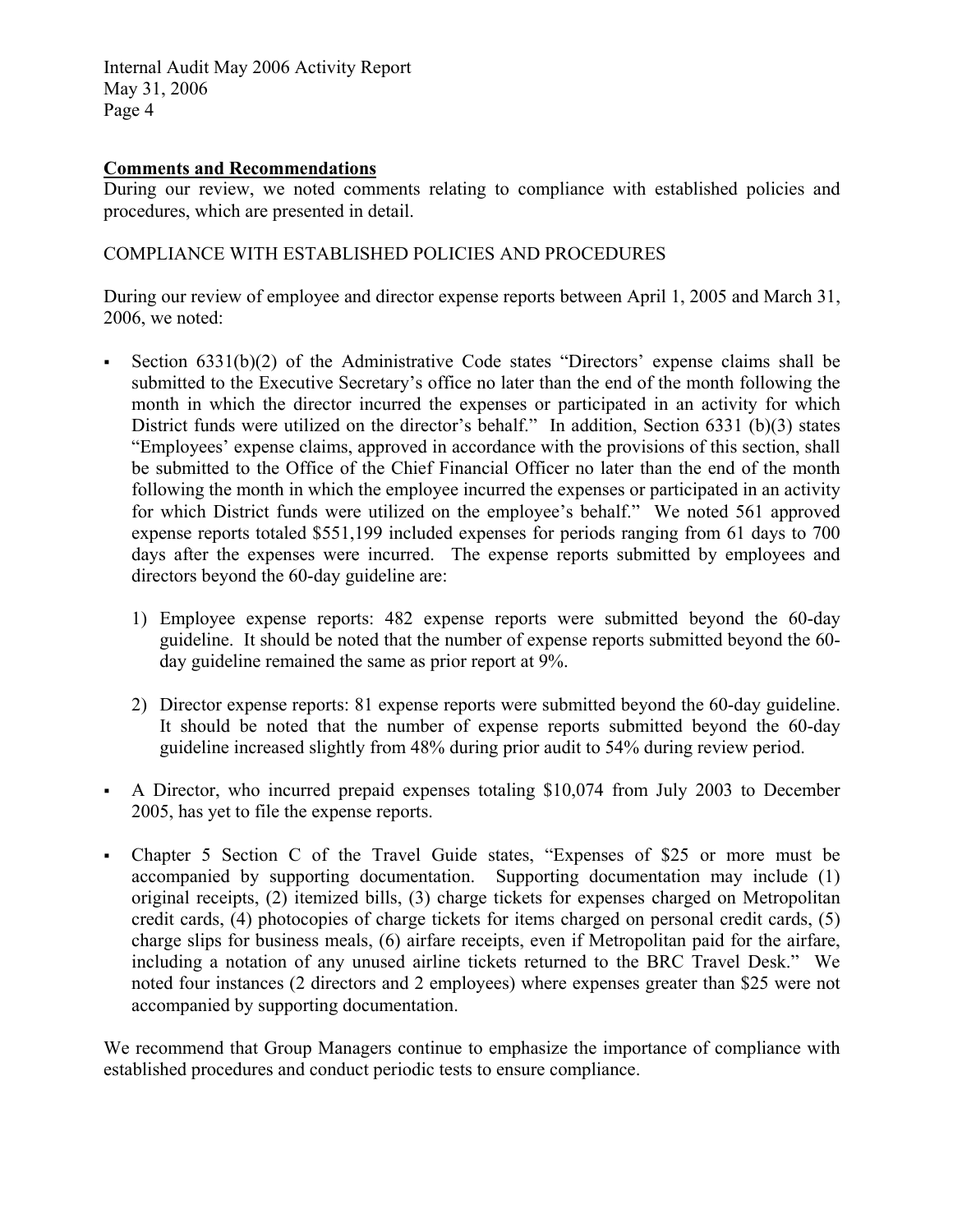# **Proposition 13 Conjunctive Use Programs Audit Report**

## **Background**

On March 7, 2000, California voters approved Proposition 13 allowing the state to sell \$1.97 billion of general obligation bonds to improve the safety, quality, reliability of water supplies, and to improve flood protection.

In May 2000, the Governor released the State Annual Budget, which appropriated funds to the Department of Water Resources (DWR) to carry out a number of programs that provide loans and grants to local agencies for various water-related purposes. Under this Safe Drinking Water, Clean Water, Watershed Protection and Flood Protection Act, DWR allocated \$45 million in grants to Metropolitan to help finance its groundwater conjunctive use programs. These programs are part of Metropolitan's Integrated Resources Plan (IRP), adopted by its Board of Directors in January 1996 to provide additional dry-year supply. The 1996 IRP identified the need for 200,000 acre-feet (AF) per year of dry-year yield from Southern California region groundwater storage by 2000; 275,000 AF per year by 2010; and 300,000 AF per year by 2020.

In November 2000, Metropolitan issued an initial Request for Proposals to its member agencies to prospect participation in its groundwater storage programs. As of December 31, 2005, Metropolitan has eight active agreements with seven member agencies and allocated \$40 million of Proposition 13 grants to fund their water reliability improvement projects. The seven member agencies include Long Beach, Central Basin Municipal Water District, Inland Empire Utilities Agency, Municipal Water District of Orange County, Foothill Municipal Water District, Three Valleys Municipal Water District, and City of Compton.

### **Opinion**

In our opinion, the accounting and administrative procedures over the programs include those practices usually necessary to provide for a satisfactory internal control structure. The degree of compliance with such procedures provided effective control for the period January 1, 2004 through December 31, 2005.

## **Comments and Recommendations**

There were no material findings to report.

## **Tuition Reimbursement Program Audit Report**

## **Background**

Metropolitan encourages the personal growth of employees by offering a Tuition Reimbursement Program (Program). Administrative Code and Operating Policy J-01 specifies this Program's policies and eligibility criteria. Under the Program, employees may be approved for reimbursement of tuition and eligible fees up to a maximum of \$8,000 per year. These reimbursements are limited to expenses associated with voluntary, off-duty education programs,